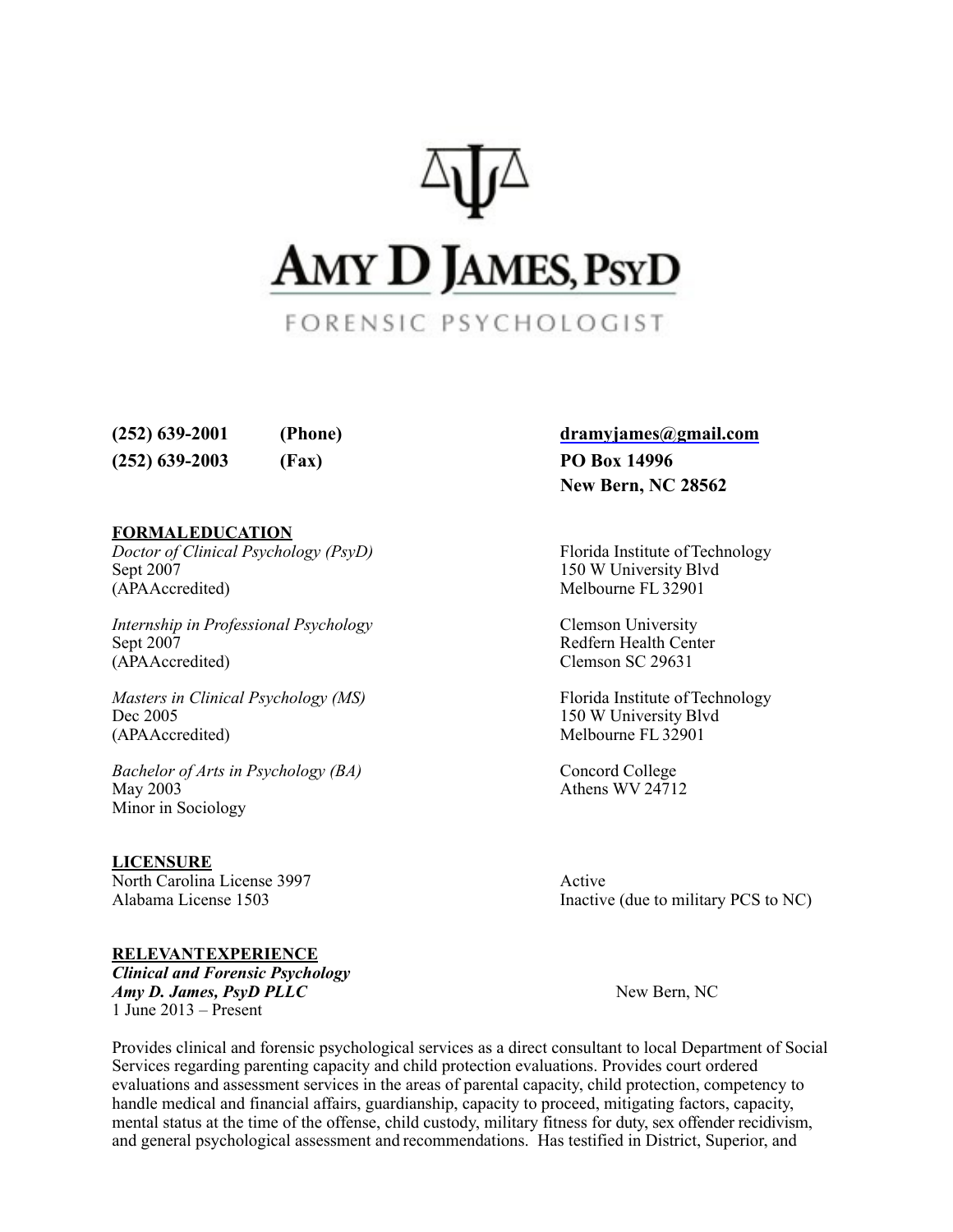Federal Courts (NC) as well as military Courts Martial. Appointed an expert witness as well as expert witness evaluator in multiple NC district, superior, and federal courts. Provides clinical therapeutic services including evidence-based treatments for adults and children in individual and family settings. Treatment specialty areas include: military/deployment related PTSD, military adjustment, military family issues, aspergers disorder, anxiety, depression, andADHD. Meets NC GS requirements for parenting coordinator services.

#### *Owner and Chief Executive Officer/Clinical and Forensic Psychological Service Provider Carolina Behavioral Health Innovations, PLLC* And the set of the New Bern, NC 1 Aug 2011-1 June 2013

Provided clinical and forensic psychological services as a direct consultant to Craven and Carteret County Department of Social Services regarding parenting capacity and child protection evaluations. Provided court ordered assessments for Jones and Onslow Counties. Provided court ordered evaluations and assessment services in the areas of parental capacity, child protection, competency to handle medical and financial affairs, capacity to proceed, waiver of miranda warning, child custody, and general psychological assessment and recommendations. Provided disability evaluations for Social Security Disability as well as Veterans. Provided Vocational Rehabilitation Evaluations.

Provided clinical therapeutic services including evidence-based treatments for adults and children in individual and family settings. Treatment specialty areas include: military PTSD, military adjustment, military family issues, Aspergers disorder, anxiety, depression, and ADHD.

Executed and organized daily operations of outpatient mental health services. Engaged in daily practice management, financial operations, quality assurance, and process improvements ensuring 100% compliance with HIPPA and managed care companies. Tracked provider productivity and ensures state of the art delivery of services. Provided comprehensive psychological and behavioral health assessments and treatments for multitude of presenting problems and diagnoses.

*Alcohol and Drug Abuse Prevention and Treatment (ADAPT)* Seymour Johnson AFB, NC *Program Manager Active Duty USAF* Sept 2009 – Aug 2011

Supervised implementation and administration of the Air Force's  $2<sup>nd</sup>$  busiest ADAPT program, serving an active duty population of over 4.5k. Completed over 77 substance abuse evaluations and 1700 hours of direct patient care ranging from education to intensive outpatient. Developed outcome metrics for analyzing long-term program success. Developed and implemented educational prevention and outreach services for 4500 active duty population. Secured 9k in grant funding, developed programs targeting individuals affected by a loved one's substance use, an Air Force first. Supervised two certified alcohol and drug abuse counselors and three mental health technicians in assessment/treatment of substance abuse patients. Trained technicians on substance related treatment. Educated Commanders and 1<sup>st</sup> Sgts about risk factors and identifying problematic drinking behavior. Awarded Meritorious Service Medal.

Completed sanity boards (military equivalent of competency to stand trial/capacity to proceed), Commander Directed Evaluations/Fitness For Duty. Medical disability evaluation boards.

#### *Mental Health Element Chief/Deputy Flight Commander* Seymour Johnson AFB, NC *Active Duty USAF* Sept 2009 – Aug 2011

Named "Critical Officer" by Installation Commander for excellence in leadership and directorship of the operations of the mental health clinic. Identified systemic problems with mental health clearance of recruits and Airmen leading to early separation due to mental illness or personality disorder/conduct problems. Pushed Wing/CC to pressure Air Force Medical Operation as well as Surgeon General of the Air Force to look deeper into the problems. Problem identification lead to appointment as a critical member of the Airman's Task Force, an leadership organization developed by the 4<sup>th</sup> Fighter Wing to enhance Airman quality of life and identify Command interest items and solution.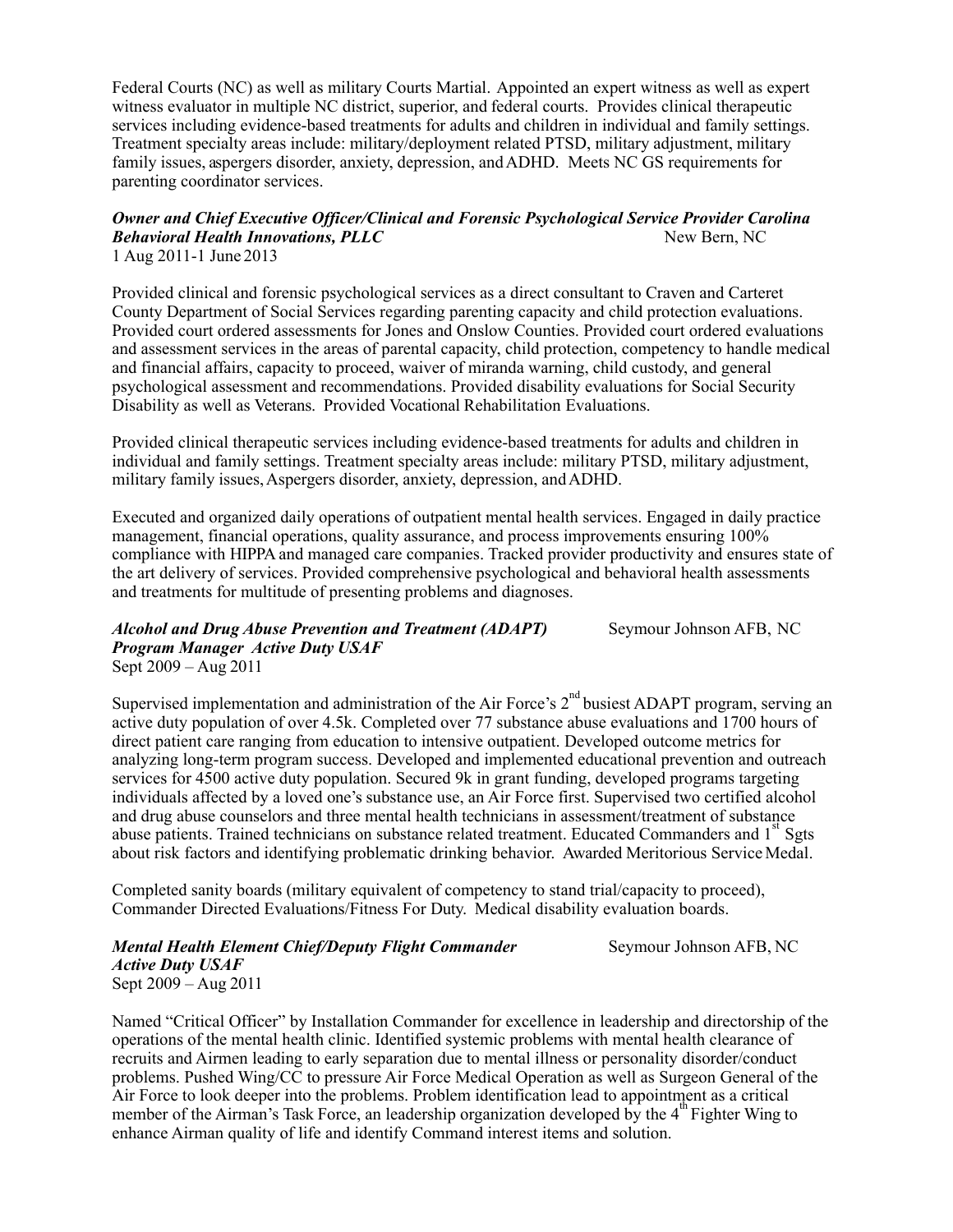Identified problems with Air Force records management, developed a talking paper for Air Forcemedical headquarters, AF wide policy changed. Named outstanding clinician and company grade office "shining star" for superior leadership. Supervised 5 licensed mental health providers and 7 mental health technicians. Provided direct service through comprehensive psychological evaluations and treatment, individual and group therapy, commander directed evaluations, fitness for duty determinations, and personality/ cognitive assessments. Directed compliance with DoD Instruction regarding proper administration and treatment of positive PDHRA screens. Awarded Meritorious Service Medal.

*Traumatic Stress Response Team – Team Chief* Seymour Johnson AFB, NC **Active Duty USAF** Sept 2009-Dec 2010

Appointed by Installation Commander as the expert on the psychological effects of trauma. Trained and lead TSR team in providing intervention and services following traumatic events on base, in community, and during deployment. First responder to base suicides. TSR members included mental health team, airman and family readiness, and chaplains.

## *Director of Psychological Health/Deputy Flight Commander* Keesler AFB, MS **Active Duty USAF** May 2008-Aug 2009

Directed 100% of outpatient mental health services while providing solid leadership for 25 providers and 18 support staff. Interviewed and selected providers from provider pool for open positions. Secured funding for psychological testing services for the student branch clinic which ensured expeditious evaluations and recouped 400 man-hours and \$100k annually. Executed the behavioral health optimization program and developed productivity standards in family practice and internal medicine, resulting in a 35% increase in comprehensive behavioral health services to over 56k beneficiaries, saving \$325k per year in network referrals. Optimized commander directed evaluations for 6 local military treatment facilities, resulting in a 50% increase in service efficiency and 100% compliance with health services inspection. Overhauled provider templates, which lead to a 35% increase in access to care and provider productivity.

Hand-selected consultant to Wing Commander and Medical Group Commander for issues relating to the psychological health of the wing. Provided mental health education/prevention to base at large, statistics and data analysis of mental health trends affecting base, program development and management. Leadership secured 2009 "AETC Behavioral Health Flight of the Year" award, increased access to care by 30%, increased patient satisfaction 40% and provider satisfaction 25%. Awarded Air Force Commendation Medal.

*Chief, Mental Health Clinic* **Chief, MS** *Chief, Mental Health Clinic Chief, MS* **Active Duty USAF** May 2008-Aug 2009

Executed and provided direct oversight of the clinical operations of second largest mental health clinic in the USAF which serviced over 28k beneficiaries. Ensured compliance with HSI/JC/PS standards. Clinically supervised eight mental health providers ensuring state of the art mental health treatment and high return to duty rate. Consultant to medical group regarding high interest patients, joint clinical operations and behavioral health concerns. Provided command consultation, physician consultation. Provided individual, couples, and group therapy as well as comprehensive psychological assessments. Effectively supervised and managed 15 mental health providers and 10 mental health technicians. Engaged in direct conflict resolution with patients, providers and staff, as well as commanders and civilian personnel. Developed productivity standards that ensured timely, efficient, and acute delivery of services.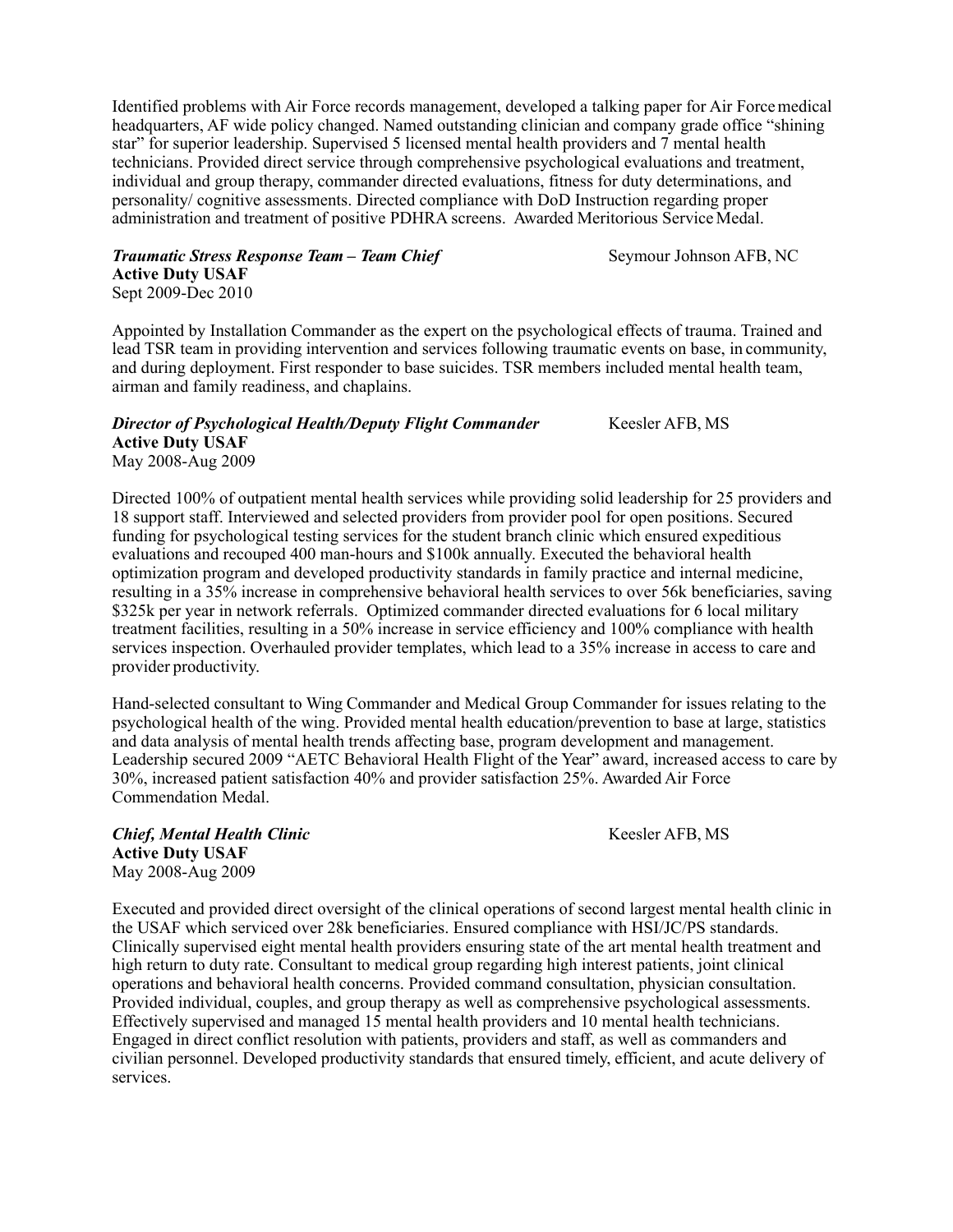Provided individual, couples and group therapy. Consultant to commanders and physicians. Completed comprehensive psychological assessments. Oversaw medical readiness training to ensure all active duty members are trained for peacetime and wartime missions.

| <b>FORMAL FORENSIC EDUCATION AND CONTINUING EDUCATION</b>                                                                                                                         |          |
|-----------------------------------------------------------------------------------------------------------------------------------------------------------------------------------|----------|
| <b>Risk Assessment for Adult Sexual Offender Recidivism</b>                                                                                                                       | Sep 2017 |
| Global Institute of Forensic Research                                                                                                                                             |          |
| Association for the Treatment of Sexual Abusers                                                                                                                                   |          |
| Bringing the Opiate Crisis into Focus: Parenting Decisions in the Family<br>Court                                                                                                 | May 2017 |
| Association of Family and Conciliation Courts<br><b>Boston</b>                                                                                                                    |          |
| <b>Protecting Children Using Collaborative Family Law Principles</b><br>Association of Family and Conciliation Courts<br><b>Boston</b>                                            | May 2017 |
| <b>Assessing Allegations of Interpersonal Violence in Custody Evaluations:</b><br><b>Revised Forensic Model</b><br>Association of Family and Conciliation Courts<br><b>Boston</b> | May 2017 |
| <b>Introducing a Methodology to Assess Parenting and Guide Interventions</b><br>Association of Family and Conciliation Courts<br><b>Boston</b>                                    | May 2017 |
| <b>NC Parenting Coordinator Training</b><br>Center for Cooperative Parenting<br>UNC Chapel Hill                                                                                   | Nov 2016 |
| The Roles and Responsibilities of a Psychologist in Crisis/Hostage<br><b>Situations</b><br>Scott W. Allen, Ph.D., ABPP<br>American Academy of Forensic Psychology - New Orleans   | Feb 2016 |
| <b>Campus and School Violence Threat Management</b><br>Kris Mohandie, Ph.D ABPP<br>American Academy of Forensic Psychology - New Orleans                                          | Feb 2016 |
| <b>Providing Psychological Consultation on Homicides</b><br>Mark Zelig, Ph.D., ABPP<br>American Academy of Forensic Psychology - New Orleans                                      | Feb 2016 |
| <b>NC Gang Free - Academy</b><br>Hosted by NC Gang Investigators<br>Pinehurst, NC                                                                                                 | Aug 2015 |
| <b>Brief Child Forensic Evaluations in Cases of Alleged Abuse</b><br>Mark D. Everson, Ph.D<br>Nancy Berson, MSW, LCSW                                                             | May 2014 |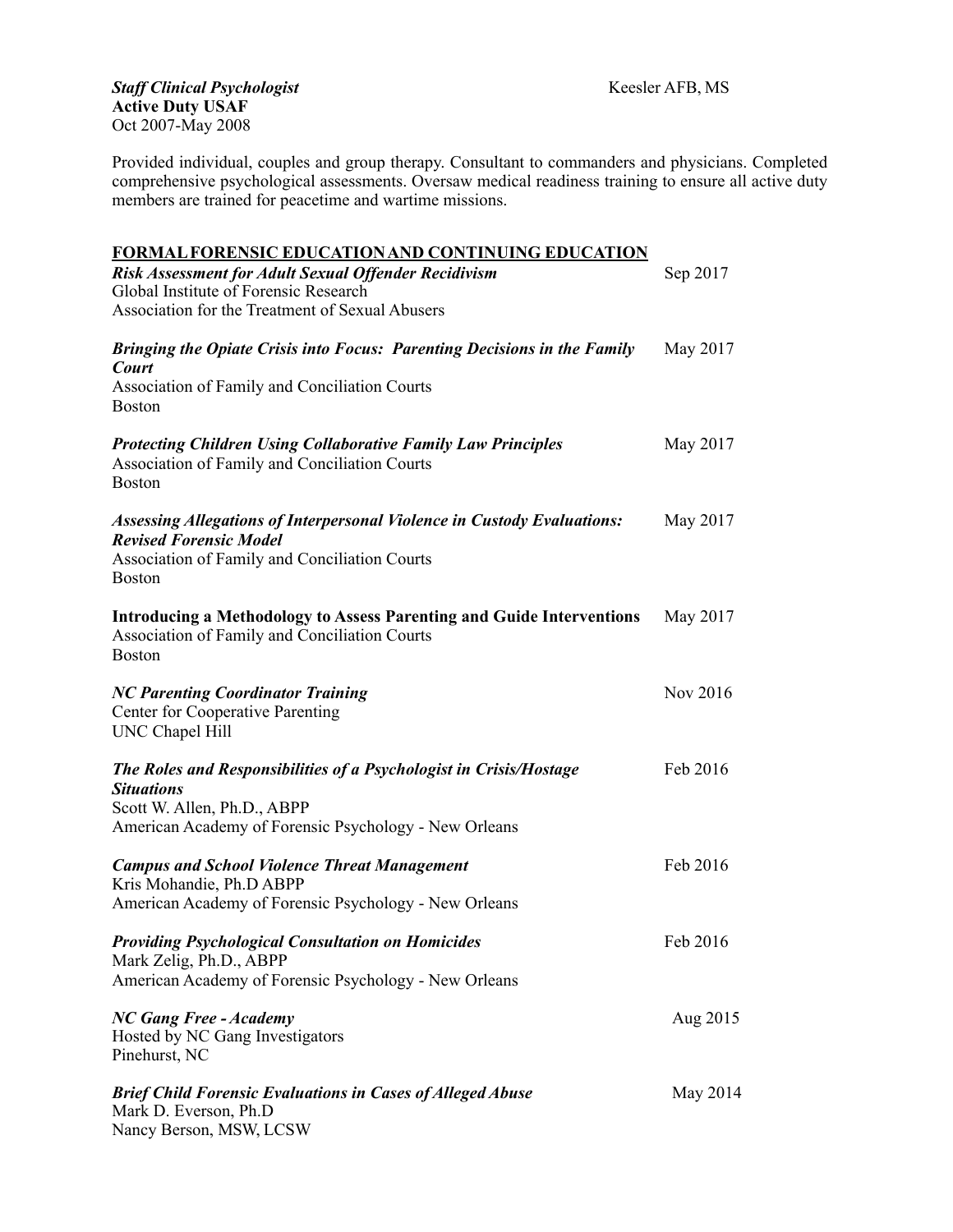| Wake AHEC                                                                                                                                                                                                                                                                                         |                   |
|---------------------------------------------------------------------------------------------------------------------------------------------------------------------------------------------------------------------------------------------------------------------------------------------------|-------------------|
| <b>Assessing and Managing Violence Risk</b><br>Mary Alice Conroy, Ph.D., ABPP<br>American Academy of Forensic Psychology - San Diego                                                                                                                                                              | May 2014          |
| <b>Criminal Competencies</b><br>Christopher Slobogin, J.D., LL.M.<br>American Academy of Forensic Psychology - San Diego                                                                                                                                                                          | May 2014          |
| <b>Test-Based Evaluation of Feigning in Clinical Forensic Assessments</b><br>Richard Frederickson, Ph.D., ABPP<br>American Academy of Forensic Psychology - San Diego                                                                                                                             | May 2014          |
| <b>Improving Clinical Judgment and Decision Making In Forensic Psychological May 2014</b><br>Evaluation<br>Randy K. Otto, Ph.D., ABPP<br>American Academy of Forensic Psychology - San Diego                                                                                                      |                   |
| <b>Introduction to Child Custody and Parenting Evaluations</b><br>Philip Stahl, Ph.D., ABPP<br>American Academy of Forensic Psychology - New Orleans                                                                                                                                              | February 2013     |
| <b>Law School Crash Course</b><br>Craig R. Lareau, J.D., Ph.D., ABPP<br>American Academy of Forensic Psychology - New Orleans                                                                                                                                                                     | February 2013     |
| <b>Advanced Issues in Child Custody and Parenting Evaluations</b><br>Philip Stahl, Ph.D., ABPP<br>American Academy of Forensic Psychology - New Orleans                                                                                                                                           | February 2013     |
| <b>Consultation in Child Protection</b><br>Susan C. Esquilin, Ph.D., ABPP<br>American Psychological Association Online Academy                                                                                                                                                                    | June 2012         |
| <b>Sanity Board Training and Forensic Supervision</b><br>Lt Col. Mark Hinton MD<br>Col Kevin Blakely, Ph.D<br>United States Air Force - Keesler AFB, MS                                                                                                                                           | Jan 2008-Nov 2009 |
| <b>Introduction to Forensic Psychology and Advanced Placement Practicum</b><br>Psychological Affiliates - Dr. Deborah Day<br>Mitigating Factors, Criminal Competencies, Criminal Responsibilities Child Protection, Child Custody,<br>Child Abuse and Neglect, Insanity Defense - Winter Park, FL | 2005-2006         |
| Self-Study<br>Criminal Competencies, Guardianship, Mitigating Factors, Psychological Consultation in Child<br>Protection, Testamentary Capacity, Juvenile Capacity                                                                                                                                | Ongoing           |
| PRESENTATIONS/TRAININGS PRESENTED:<br>Clinical versus Therapeutic Services - What You Need And When - Craven County Bar Association<br>November 2016                                                                                                                                              |                   |
| Threat Investigation and Violence Risk Assessment for Schools<br>Governor's Task Force on Safer Schools                                                                                                                                                                                           |                   |

April 2016

Risk factors, Prevention, and Resiliency (Mental Health, Gang Involvement, and Substance Abuse)